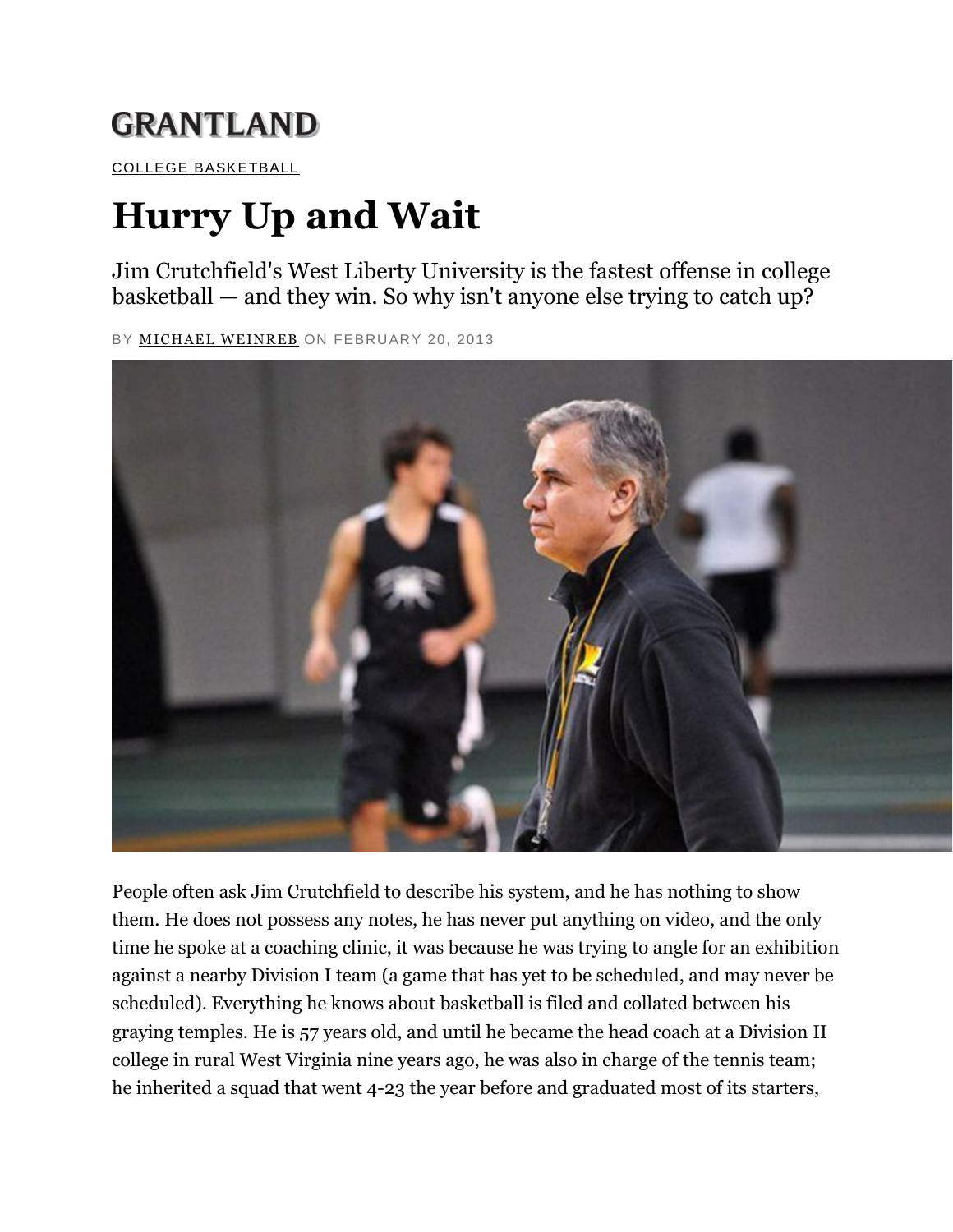and somehow he's molded it into one of the most successful and intriguing programs in the country. These days, he often gazes up at the scoreboard at the end of a game and thinks, *How did we put up so many points?*

"We didn't play high-risk defense last night, and in the second half we didn't extend to trapping hardly at all," he is telling me. "And yet at the end we still had 95 on the board. We ran the shot clock down in the last few minutes, and we still scored 50 in the second half."

It is a Tuesday morning in the town of West Liberty, which consists of not much more than a college campus and a Domino's pizza franchise situated eight miles up a crooked two-lane state highway from Wheeling, just north of a severe horseshoe curve.[1](http://grantland.com/features/college-basketball-scoring-problem-west-liberty-university-coach-jim-crutchfield/?print=1#fn-1) Crutchfield is sitting at his desk, near a window that overlooks the 1,200-seat arena where, the night before, his Hilltoppers avenged their only loss of the season, to a University of Charleston team with four Division I transfers on the roster. He is an extremely laid-back man with a prominent chin who reminds me a little bit of Mike D'Antoni in happier times. He seems to revel in his contrarian tendencies, largely because they've paid off: Over the past four years, his teams have won 119 games and lost eight (they're 25-1 this season) and they've made the Division II Elite Eight twice, merely by taking advantage of what one of Crutchfield's players calls the "glitch in the system," which centers on the idea that college basketball does not have to be contrived in order to be successful.

*1. On my first trip up this road, I nearly plowed my rented Toyota Camry into a family of crossing deer. They did not appear to be hustling at all.*

This season, West Liberty is putting up about 106 points a game, a number that eclipses the output of the highest-scoring Division I team by nearly two dozen and bests the output of the typical Division I team by nearly 40 points. The Hilltoppers average more than 80 possessions per game, and they average over 1.3 points per possession, both [more](http://www.teamrankings.com/ncaa-basketball/stat/possessions-per-game) than [any team](http://www.teamrankings.com/ncaa-basketball/stat/offensive-efficiency) in Division I; their assist-to-turnover ratio also outrates that of any D-I squad. Crutchfield's teams press full-court, and they throw long outlet passes in transition, and everyone on his roster can shoot from long-range and handle the ball in the open floor. They are not particularly tall, and they are not especially athletic — Crutchfield hasn't taken on a Division I transfer or a junior-college player in his nine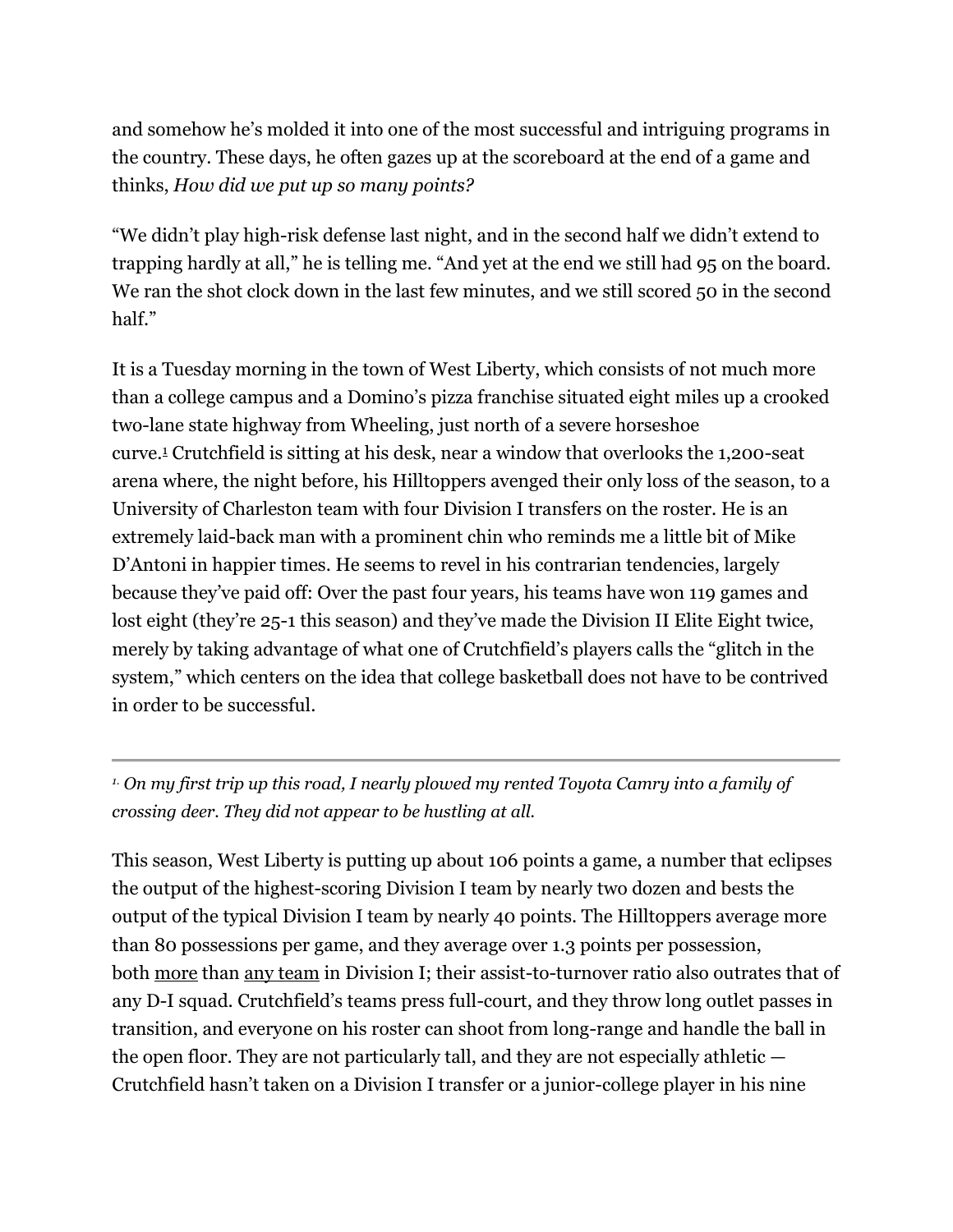years as coach, because he wants his players to grow into his system — but under Crutchfield, they have fielded a perpetual rotation of interchangeable and underrecruited kids who work themselves into superior shape and then just kind of do everything well.

You could sense it taking hold in the second half against Charleston: West Liberty held a two-point lead and slowly extended it, and soon enough it was double-digits, and even when Charleston made a run you could see that they were gassed, that their legs were giving out from continually pushing the ball downcourt. Facing a zone defense, the Hilltoppers went 16-of-36 from 3-point range (eight players hit at least one), and they had 19 assists and seven turnovers and 15 offensive rebounds.

"A lot of teams will play with us in the first half, but then we'll go on one of those runs," says point guard Tim Hausfeld. "There's just a sense of urgency on the court, and you can tell that they're getting tired."

The Hilltoppers were quick, but never in a hurry. Crutchfield believes in good shots more than he believes in chaotic pacing; if it takes 30 seconds to get the look they want, he's fine with that. And so they scored off inbounds plays and they scored off ball screens and they scored in transition when they could, and toward the end they'd run the shot clock down to the final seconds and kick it out for a corner 3. At one point in the first half, they converted on one of the prettiest series of interior passes I'd seen in quite some time. Five players put up double figures, and the final was 95-77, though they might have put up 110 if they'd pushed the pace until the end. The only lulls were brought on by overzealous officiating, but for the most part it was smooth, and it was entertaining, and it made me wonder if the glitch in the system of big-time college basketball has more to do with an overarching fear than with any sort of inherent weakness.

It has become fashionable, of course, to assert that Division I college basketball is "in trouble," that it has become so slow and staid and overcontrolled it might ultimately wither into irrelevance. Some of this is hyperbole, since there's an obvious upside to the parity that low scoring engenders, and since the NCAA tournament is still a financial windfall, and since a team like Wisconsin, under Bo Ryan, can drag games into the 30s and still win games and fill seats. But it is impossible not to notice that *something* is happening, that the balance has been thrown off, and it is silly not to acknowledge that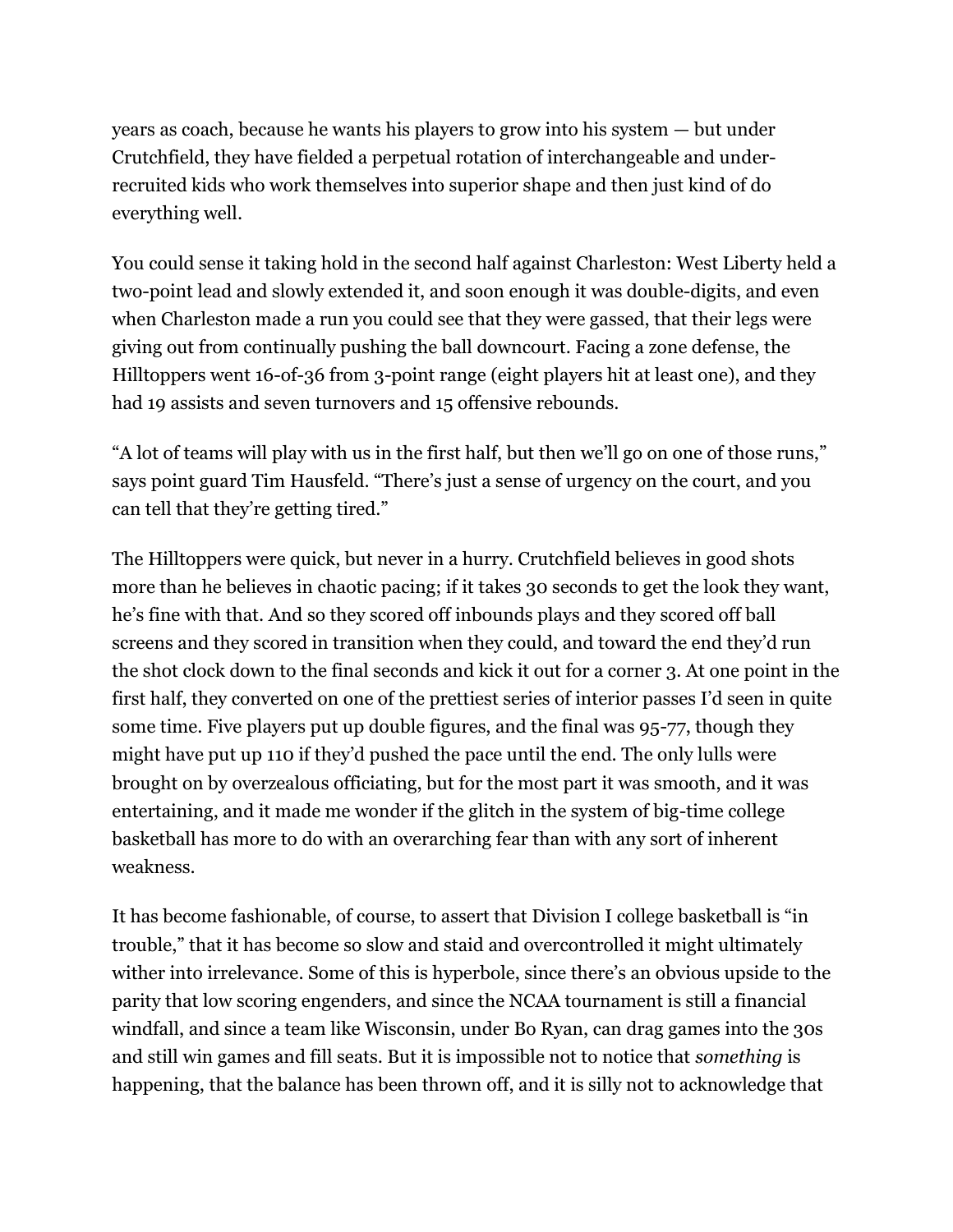the overarching trend is impacting how people view college basketball. "I'm not a guy who's too concerned about whether the game is popular or not," says Ken Pomeroy, who pioneered the notion of advanced college basketball statistics at [his website](http://kenpom.com/), "but it certainly hurts the perception of it."

Here is what the numbers confirm: Overall scoring, at slightly less than 68 points per game, is at its lowest level in three decades, and possessions are growing longer and longer. The game, as a whole, is slower and less free-flowing than it used to be. There are distinct lulls, and transition baskets are more and more difficult to come by. Ask *why* this is happening, and it becomes a Rorschach test: You will hear a dozen hypotheses from a dozen different sources, ranging from the length of the shot clock<sup>[2](http://grantland.com/features/college-basketball-scoring-problem-west-liberty-university-coach-jim-crutchfield/?print=1#fn-2)</sup> to the increased physicality on the perimeter[3](http://grantland.com/features/college-basketball-scoring-problem-west-liberty-university-coach-jim-crutchfield/?print=1#fn-3) to poor shot selection to the lack of competent post players to the profusion of timeouts to the NBA's one-and-done rule to the spike in coaches' salaries, all of which are entirely speculative, and any of which might be at least somewhat viable. At West Virginia University — the school that has not yet scheduled a game against West Liberty, even after Crutchfield drew a considerable crowd at coach Bob Huggins's camp a couple of years ago — the Mountaineers are averaging approximately 66 points per game, a number that [Dana Holgorsen's football](http://grantland.com/the-magical-realism-wvu-bearing-witness-dana-holgorsen-maniacal-mountaineer-offense)  [team](http://grantland.com/the-magical-realism-wvu-bearing-witness-dana-holgorsen-maniacal-mountaineer-offense) eclipsed twice last season. And I know it is unfair and incongruous to compare college football and college basketball, but since they are taking place on the same campuses and being watched by many of the same people, it inevitably happens, and at this very moment the contrast could not be more stark: One is accelerating, and the other is most certainly not.

*2. Almost everyone I spoke to agreed that the shot clock should be lowered to at least 30 seconds, though Pomeroy suggested that would actually decrease offensive efficiency rather than achieve the desired result.*

*3. Pomeroy thinks perimeter physicality is one of the prime culprits, and notes the central problem with even attempting to fix this: It'll mean a profusion of foul calls that will, at least in the short term, enrage fans and slow down the game even more.*

"There are teams that gotta do what they gotta do to win," says Duggar Baucom, whose 2006-07 Virginia Military Institute Keydets were the last Division I squad to average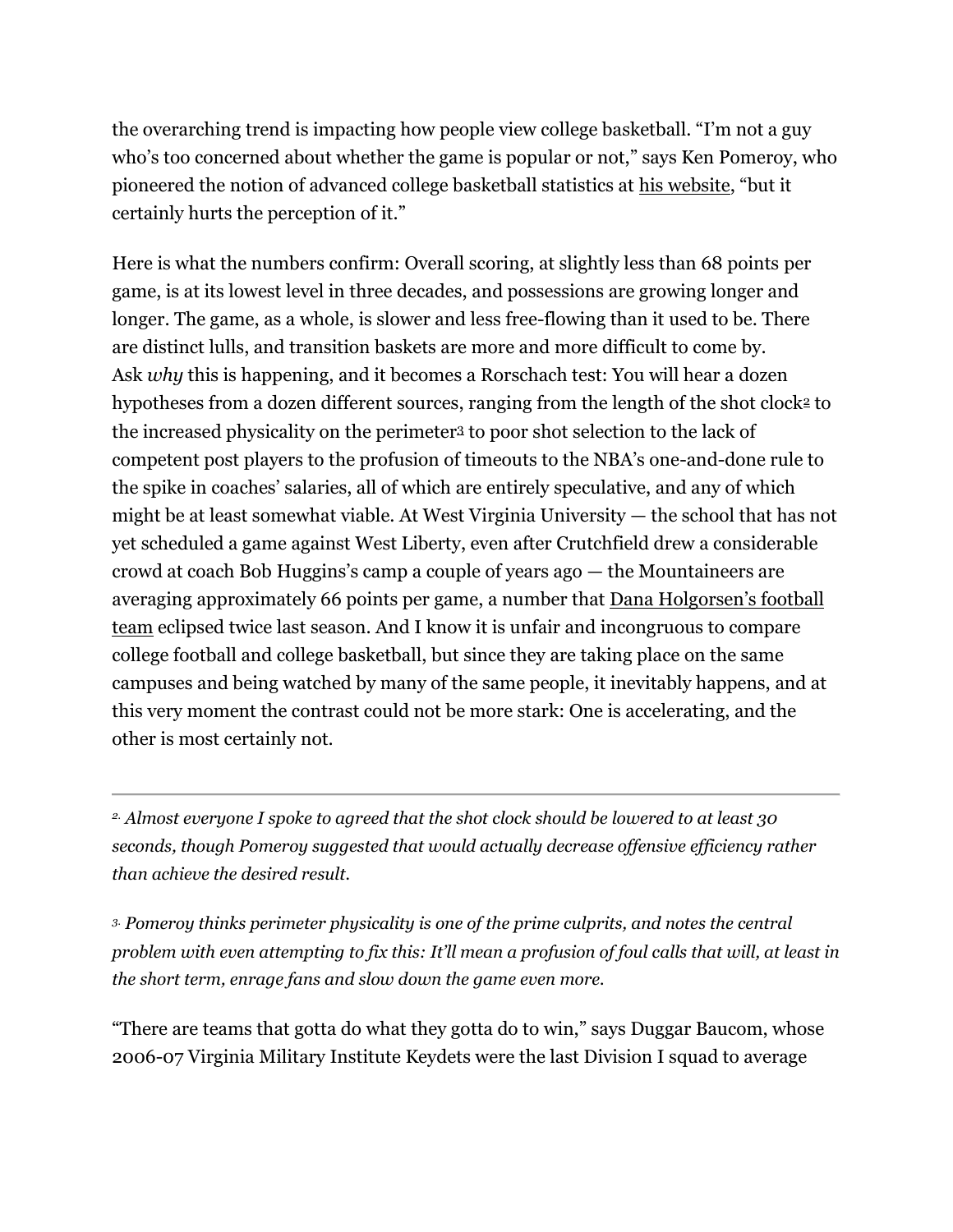100 points per game. "But I'll be honest with you: If they're on TV, I'll just turn it over to FX and watch *Justified*."

"Some offensive-minded coaches would say it's a big issue," says Jim Molinari. "I just don't get caught up in it. Defense might teach greater life lessons, anyway."

Of the 347 teams in Division I, Molinari's Western Illinois Leathernecks are the slowest; they average fewer than 60 possessions per game, nearly two fewer than any other team. He's always been defensive-minded, as the coach at Northern Illinois and then at Bradley (he also spent a couple of seasons as an NBA scout), and he's come to believe this is the best way to win at a program like Western Illinois, which has little tradition and is set in a rural pocket of the Midwest. Over the course of a season, players get worn down, and they get tired, and they get hurt; it is easier, he tells me, for the Leathernecks to play the kind of pack defense that coaches like Tom Thibodeau have successfully implemented in the NBA. You may not get steals, and you may not get transition baskets, but for a vast number of hardscrabble mid-major Division I basketball teams, Molinari says, slowing the game down is the best formula for victory. Even if it is objectively duller.

"I don't think you can really worry about it," he tells me. "To the fans, it doesn't matter how many you score, as long as each team gets a few dunks."

And so the Leathernecks have won games by scores of 50-42 and 43-40 and 39-35, and their leading scorer is averaging fewer than 13 points per game, and after a 49-36 win over North Dakota State last Thursday night,[4](http://grantland.com/features/college-basketball-scoring-problem-west-liberty-university-coach-jim-crutchfield/?print=1#fn-4) they stood at 19-5 and atop the Summit League standings, which I suppose is the only thing that matters to a coach who would (quite understandably) prefer to retain his job rather than challenge the status quo.

*4. Fast-break points: Western Illinois 2, North Dakota State 4.*

If there is an overarching theme to the manifesto rattling around in Jim Crutchfield's skull, it's that college basketball coaches are creatures of habit, and these habits trickle down to the players. He lamented the way kids roll the ball inbounds without touching it in order to save seconds in late-game situations: All that does, he says, is allows the opponent to pick up its defense farther downcourt than it otherwise might have. He doesn't understand why more coaches don't play two-for-one with the shot clock at, say,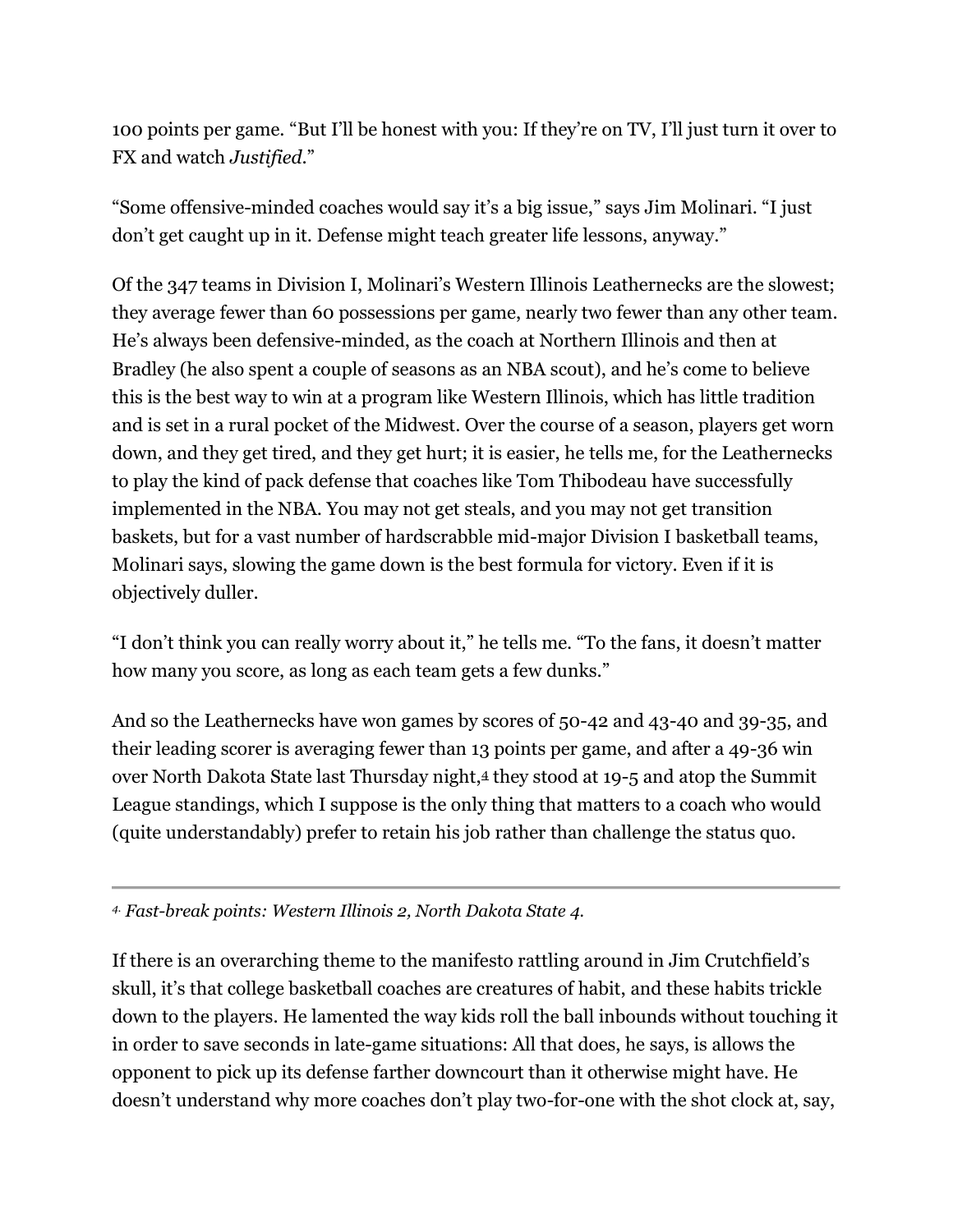the 48-second mark late in the half; at one point in our conversation, he fell into an extended rant about coaches insisting that players dribble the ball directly in front of the bench before they call a timeout.

"You ask a coach, 'Why are they doing that?'" he says. "And they say, 'That's what I do.' There are a lot of other places I'd rather take the ball out of bounds than in front of my bench. If I were going to call timeout, I'd tell a guy to do it in a different place."

But then, Crutchfield doesn't call many timeouts at all, if he can help it; he figures there are enough breaks in the action already, especially once you get into televised games amid the NCAA tournament (during the game I watched, he didn't call any). Sometimes he'll call a full timeout just so he can burn through the media break at an opportune time,[5](http://grantland.com/features/college-basketball-scoring-problem-west-liberty-university-coach-jim-crutchfield/?print=1#fn-5) and the referees will credit him with a 30-second timeout in order to save his full timeouts, and he'll insist to the official that he doesn't want to do it that way, that he'd prefer to save his 30s for later in the game so he doesn't disrupt the flow. Which means he occasionally finds himself in the uncomfortable position of arguing with a referee who thinks he's done him a favor.

*5. Division II has two mandated media timeouts in both halves even if there might not be any media covering the game. "They feel like they have to do it because everybody else does it," Crutchfield says.*

"I've never read a basketball book in my life," he says. "Maybe I should, but whatever we do is homegrown here. I used to teach a coaching class, and I'd always say, 'Don't do it unless you can rationalize why you're doing it.'"

He still considers himself an outsider in this business. He is not particularly well connected (or even well known, outside his region) and he does not bother much with networking. A few years ago he got a call from an agent who asked if he could put Crutchfield's name up for Division I openings; Crutchfield agreed, and he's declined every job he's been offered since. This is the state where he grew up, and this is the state where he's always lived. At his age, he wonders if it's too late to make the jump, anyway; at West Liberty, he essentially has his own laboratory in which to experiment.

Crutchfield was born in Clarksburg and majored in math and chemical engineering at WVU. He coached a high school golf team and planned to go to law school before he got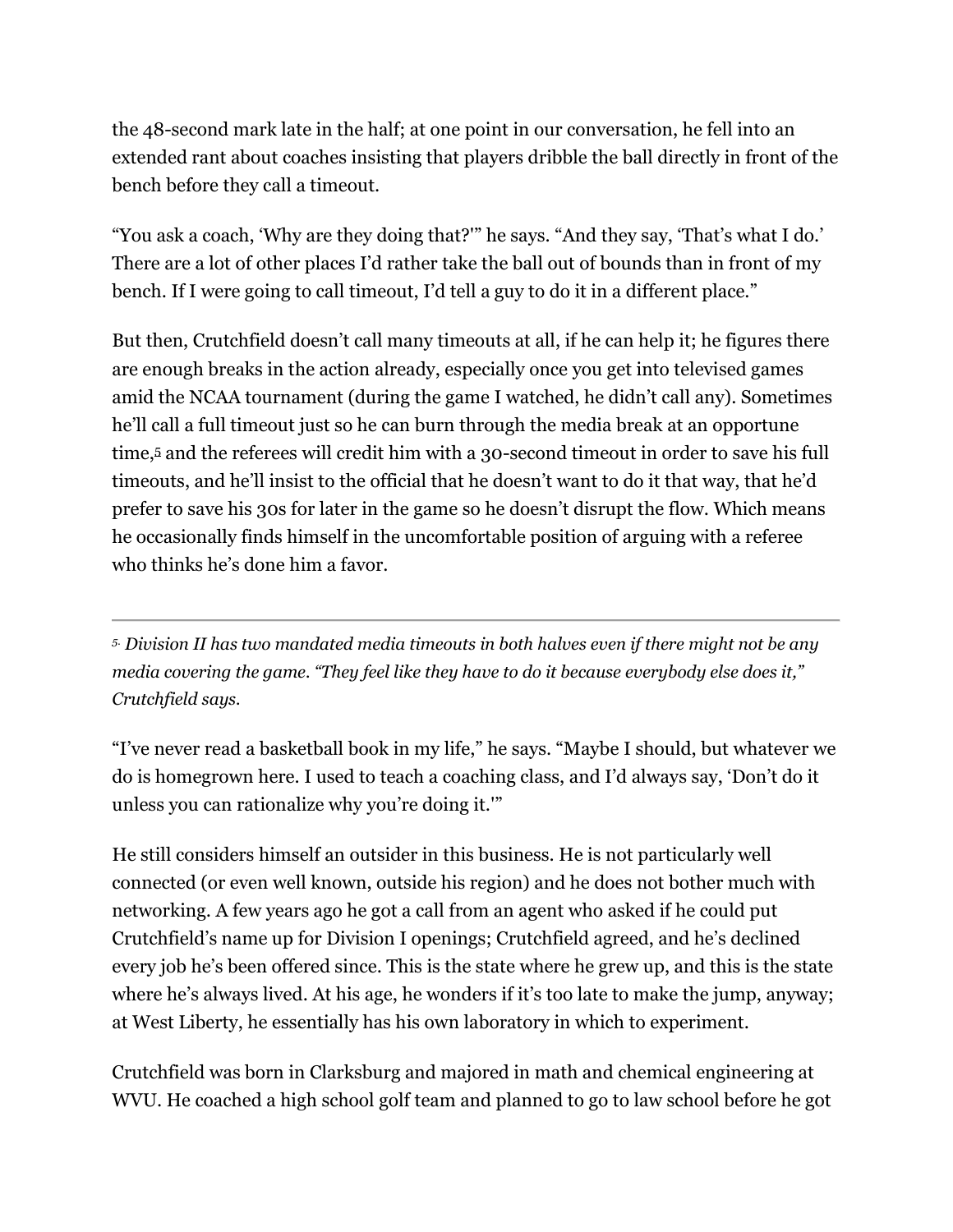the job at Cameron High, in a small town near the Pennsylvania border; he became the winningest coach in the school's history before moving on to West Liberty. "I was pretty aggressive," he says. "I remember the last high school game I coached, we won 104-101. In a 32-minute game."

He didn't really model his philosophy on anyone else's; he played for a slow-paced coach in high school, and he found himself constantly arguing about tempo. The only direct influence he mentioned to me came when he watched a Providence game in the 1980s, and he noted that Rick Pitino's pressure came from random angles and sped up the game in ways the diamond-and-one press he'd been playing couldn't do. When he took over the West Liberty program, he played mostly matchup zone; in his first season, he went 21-10 and averaged 90.8 points per game (he also took Marshall to the wire in a 2005 exhibition, and has had trouble getting contests against D-I programs ever since). Incrementally, as his players adjusted to the system, he began to ratchet up the man-toman pressure against teams with inferior talent (in one game, they forced 19 turnovers in the first half), and through each of the past four seasons his team has averaged over 100. This is not the all-out freneticism<sup>[6](http://grantland.com/features/college-basketball-scoring-problem-west-liberty-university-coach-jim-crutchfield/?print=1#fn-6)</sup> of [Grinnell;](http://grantland.com/chuck-klosterman-gregg-popovich-entertainment-sports) it is more about creating opportunities and flow and breeding trust among teammates. It is, Crutchfield says, about calculating risk versus reward, and in his mind, the rewards of an up-tempo system can effectively mitigate the risk if you employ it smartly: Because Charleston has one of the best point guards in West Liberty's conference, they backed off the pressure when it didn't work in the first half the other night.

*6. And, some might say, gimmickry.*

"I don't think teams seriously look to score in transition enough," he says. "You get 20 seconds of, 'We're kind of looking to score, we're passing the ball but really not doing anything.' And then, 'OK, here we go, 12 seconds on the shot clock, here comes the high ball screen.' That's when I change the channel and look for a different game."

When Crutchfield recruits, he looks for kids who react quickly  $-$  "You can make up for a lot of quickness and speed if you react mentally," he says $z$  — and play with high intensity: If they get beat on defense and they don't D up even harder the next time down the floor, he starts to wonder if they might not fit into his system. $8$  He redshirts most of his freshmen so they can acquaint themselves with his demands (one of the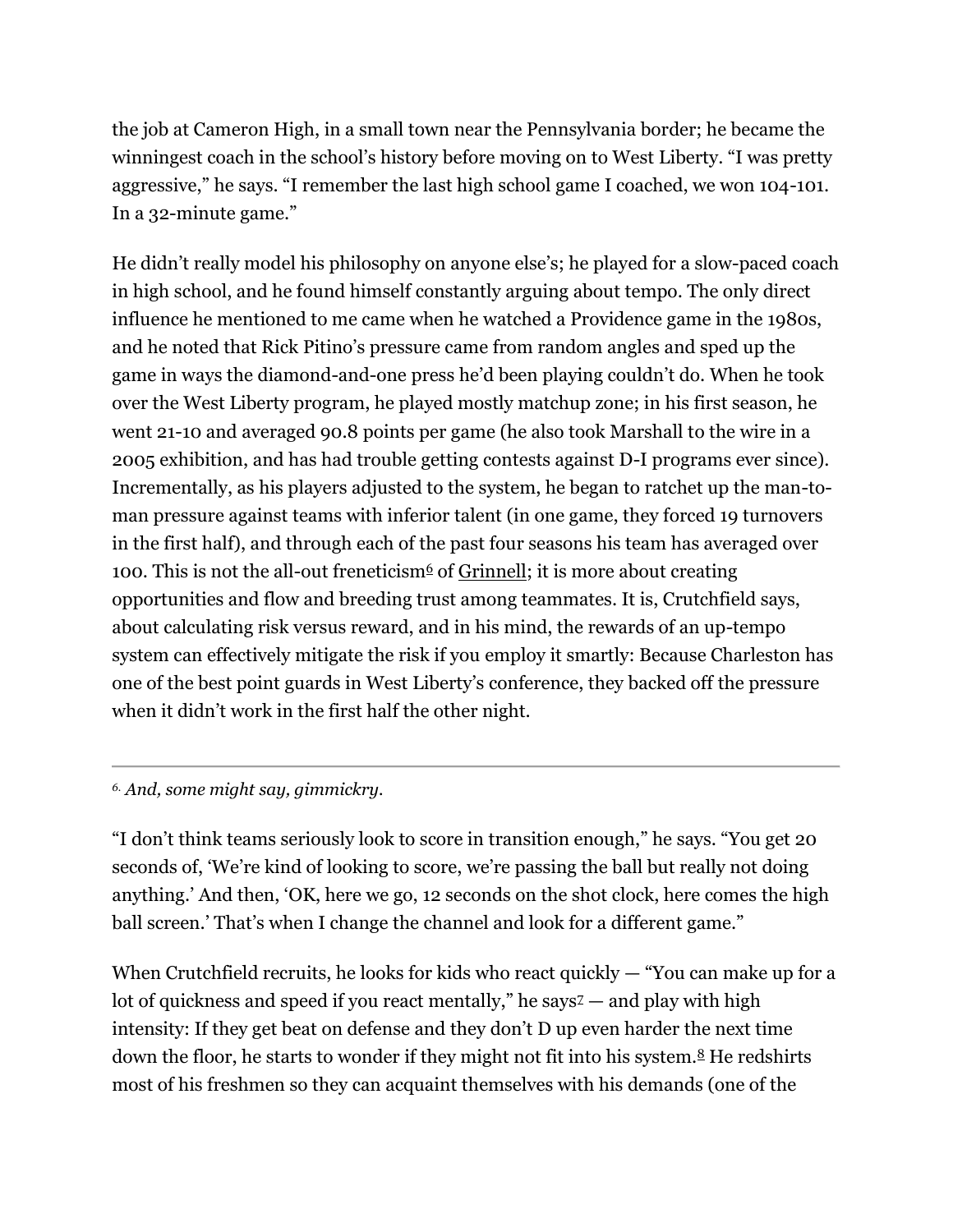luxuries of Division II, I suppose). Hausfeld, his starting point guard, is 5-foot-7 and looks like Ollie from *Hoosiers*, if Ollie had conquered all of his insecurities: I saw him go 1-on-3 in the backcourt and break pressure without even thinking of burning a timeout, and I learned that he regularly shoots 3-pointers from 30 feet to extend the defense with his coach's blessing, because he made 45 percent from beyond the arc last season.

*7. Before the season, Crutchfield calculated just how far behind someone would be at the other end of the floor if he raced downcourt in transition a half-second late (15 feet) and a third of a second late (10 feet). "We brainwash them," he says. "We say, 'Know the difference between sprinting and running.'"*

*8. Crutchfield's no. 1 rule of defense, as posted in the locker room: "A strong desire to keep your opponent from scoring."*

Sometimes in practice, Crutchfield will solicit suggestions for drills to run;<sup>[9](http://grantland.com/features/college-basketball-scoring-problem-west-liberty-university-coach-jim-crutchfield/?print=1#fn-9)</sup> even though he already knows what he's going to do, it gives his players the impression that their opinion matters, and helps them realize that once they *do* get on the floor, the game is essentially in their hands.

*9. A practice he jokingly refers to as "Tim's Circle of Trust," after Hausfeld.*

"I've never had a coach who gives his players so much freedom," says Chris Morrow, who at 6-6 is the team's tallest starter. "There's a bunch of risk in giving a lot of college guys freedom to make decisions. But as players, we completely buy into it. We don't let people get away with slacking off."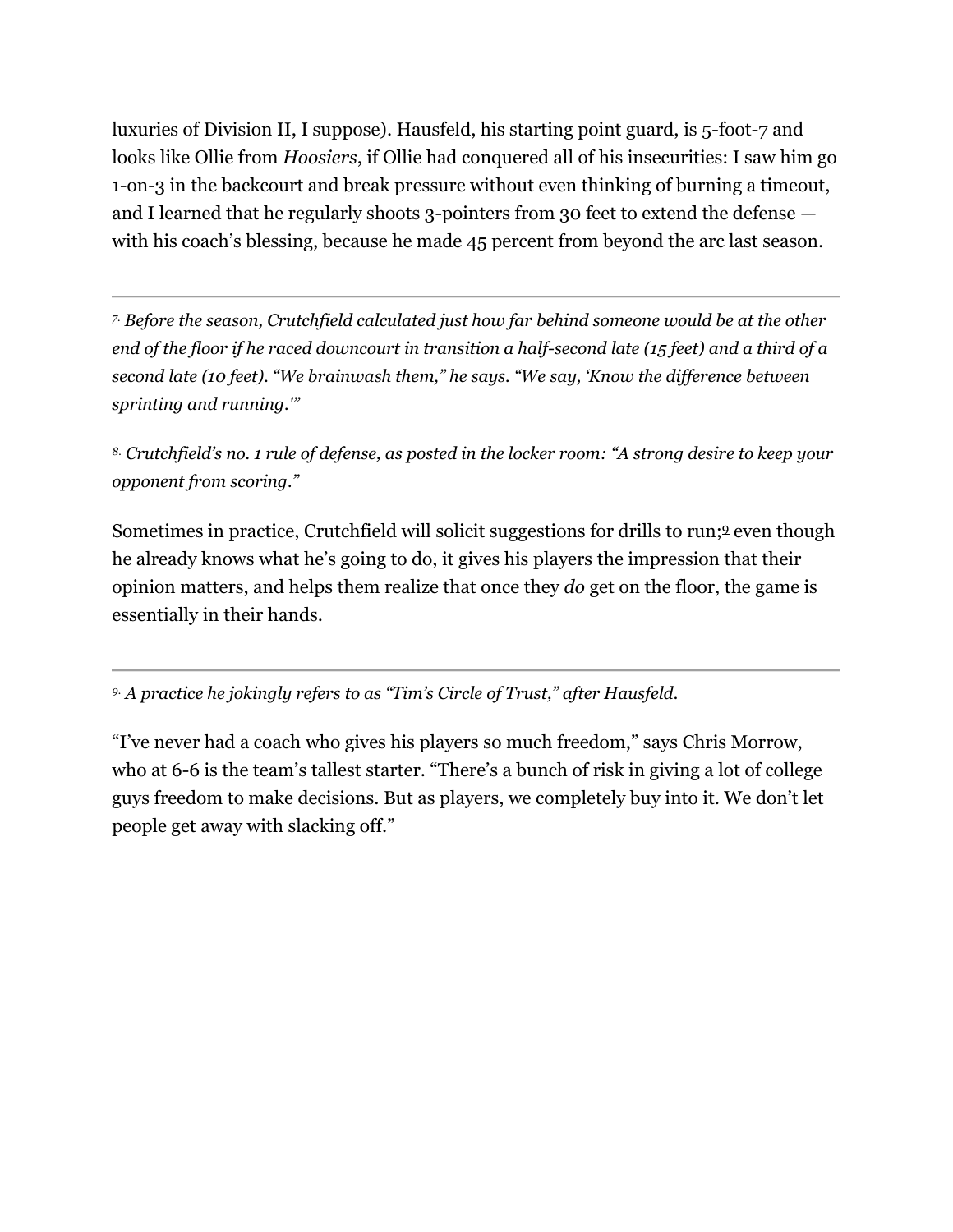

I should pause here to note that I consider myself something of an aficionado of staid and methodical college basketball: For the past three decades, I have witnessed a myriad of Penn State teams distort the tempo to compete in a sport at which they seem doomed to perpetual mediocrity. I have seen them overachieve by lulling opponents into a false sense of security — I have apologized profusely and repeatedly for [this game](http://scores.espn.go.com/ncb/recap?gameId=310700275) in particular  $\omega$  — but I have also seen them brush up against absolute truth, as was the case on December 1, 1987, in State College, Pennsylvania. The final score was 93-59, and I vaguely remember the home fans booing the opponent out of the gym for unsportsmanlike practices. But I imagine it could have been far worse, because that Oklahoma team came one half and one Danny Manning short of winning the national championship, and because Billy Tubbs was their coach, and — perhaps more than any other coach of his era — Billy Tubbs actively did not give much of a shit about hurting anyone's feelings.

*10. Duggar Baucom of VMI told me proudly of the time in 2006 when he lured a Penn State team averaging in the mid-60s into a 129-111 game. Baucom's team lost, "but it was way more entertaining for our kids."*

"Coaches are of a conservative nature, period," Tubbs tells me when I reach him at his home in Texas. "I'm a very conservative person, except on the basketball floor, and I'm a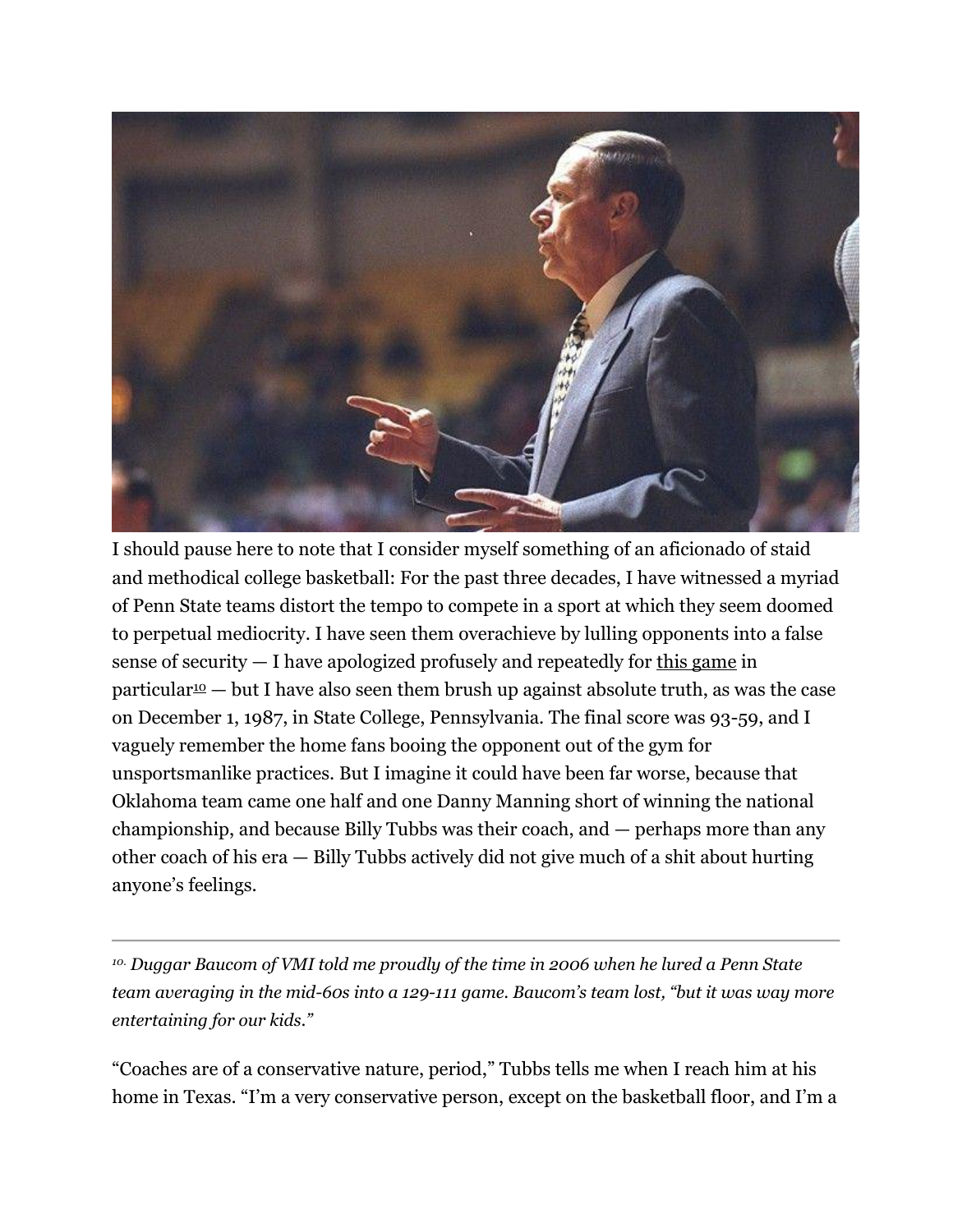damn riverboat gambler on it. I'm impatient. I want to score. If guys can't shoot the ball, I don't want 'em. I put people on the floor that could shoot. We used to say up front we were going to kick your ass. But if I'd been making \$4 million a year, shit, I'd probably be conservative, too."

Close games made Tubbs uncomfortable, and so he avoided them the best way he knew how: That '87-'88 Oklahoma team averaged 104.8 points per game, and they did not spare the weak: They put up 152 on Centenary and 151 on Dayton and 144 on Oral Roberts. They had more talent than anyone, and they *acted* like it — Stacey King and Harvey Grant both averaged more than 20, and Mookie Blaylock (yes, *[that](http://cbskroq2.files.wordpress.com/2011/05/pearl-jam.jpg?w=420)* Mookie Blaylock) and Ricky Grace and Dave Sieger all put up double figures as well. Their average possession lasted roughly seven seconds; the offense was made up of options rather than specific play calls, and every pass within those options had a potential shot attached to it. They were tied at 50 with Kansas at halftime of the '88 NCAA championship game, and then the Jayhawks slowed the pace and spread the floor. Oklahoma backed off its press and lost, 83-79.

Toward the end of his Oklahoma tenure, Tubbs says, he could feel the culture changing, veering toward the conservatism he both embraces outside of the game and despises within it. (In 1991, a few years before Tubbs left Oklahoma for TCU, overall scoring peaked at 77 points per game, and it's been trailing downward ever since.) Tubbs brought up the shadow of "political correctness" with me several times, which seems like a bit of an oblique connection, but I think what he was trying to say is that the coaches who *should* be willing to gamble — coaches, like Tubbs, who are blessed with superior talent — simply don't think it's worth the risk anymore. And so they take command of everything that's happening on the floor. They slow the game down to call offensive sets, and they play it safe on defense rather than risk giving up easy layups in transition. And the very notion of running wild like Tubbs's teams did, or of throwing caution to the wind like Paul Westhead's Loyola-Marymount teams did, or of raising hell like Nolan Richardson's Arkansas teams did, becomes a concept too fraught with potential danger to even consider implementing. The favorites now play at the underdog's pace. And this, one coach told me, is how a team like Kansas loses to an obvious inferior like TCU.

"When you're watching games now, just watch how they catch the ball in scoring positions and don't even *think* about shooting it because they're trying to get it to another option," Tubbs says. "When I coached, you put five players on the floor who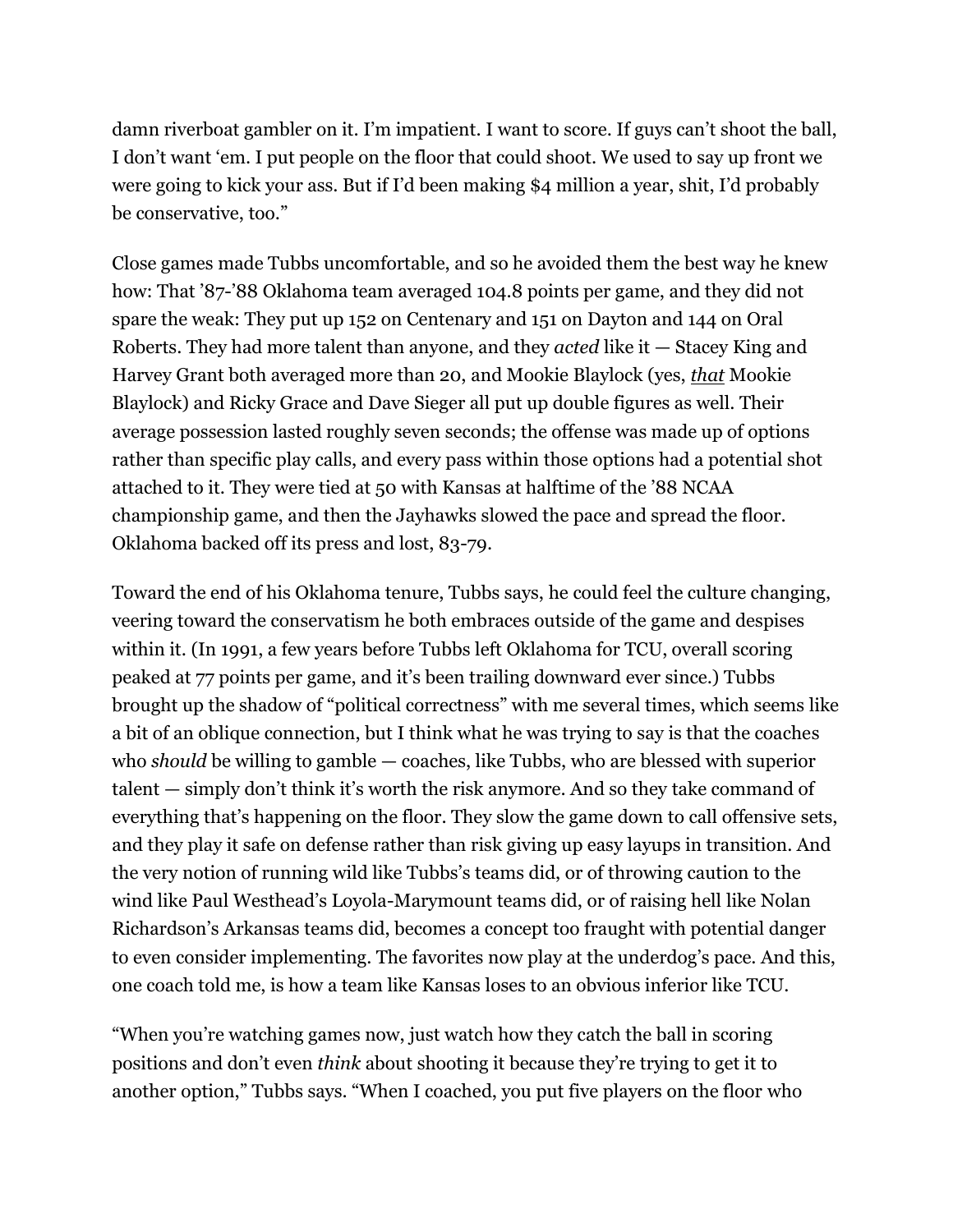could score, and you never played them out of position. Wayman Tisdale never caught the ball more than 15 feet from the basket.

"The thing you've got to look at is if the stands are empty in the arena. I'm seeing a lot of empty seats. You can play really conservative if you fill the gym. At Wisconsin, they don't know any better, do they?"

Recently, Crutchfield took a call from Duggar Baucom, the coach at Virginia Military Institute; they'd been comparing notes for a while, and Baucom said he was going to drive up from his campus that night to watch West Liberty. "That's, like, five hours," Crutchfield said. "Don't bother. I'll send you the tape."

"I've seen the tape," Baucom said. "I want to see it live."

So he did, and they spent a couple days together, talking basketball, about ways to buck the trends. For Baucom, the challenges of recruiting Division I talent to a military academy are virtually insurmountable — he's essentially working with D-II talent — but his teams have always been at least passable and have made it to the finals of the Big South conference tournament three times. During the 2006-07 season, his team averaged 100.9 points (first in the country) and gave up 98.2 (last in the country).

"Coaches are a lot more control freaks than they've ever been," says Baucom, which is not a complaint you hear very often from a coach at a school that claims to foster "punctuality, order, discipline, courtesy, and respect for authority."

"I call 'em joystick coaches," Baucom tells me. "They try to orchestrate every movement instead of letting 'em play. It becomes kind of like a wrestling match. There's teams in our league that run 20 seconds of false motion to get the shot clock down, and then run a set. I watch some teams play and it looks like the kids are in jail."

There are exceptions: Several coaches told me they've enjoyed watching Indiana and Michigan's balanced offenses this season, and that Roy Williams is still attempting to push the tempo with a flawed North Carolina squad that's in the top 10 in Pomeroy's adjusted tempo rating. (Northwestern State also leads the country in adjusted tempo and is near the top of the Southland Conference.) But the game keeps trending slower, and even those teams that want to run are limited by their opponents' prolonged possessions. The transition game is such a non-factor that Crutchfield sometimes